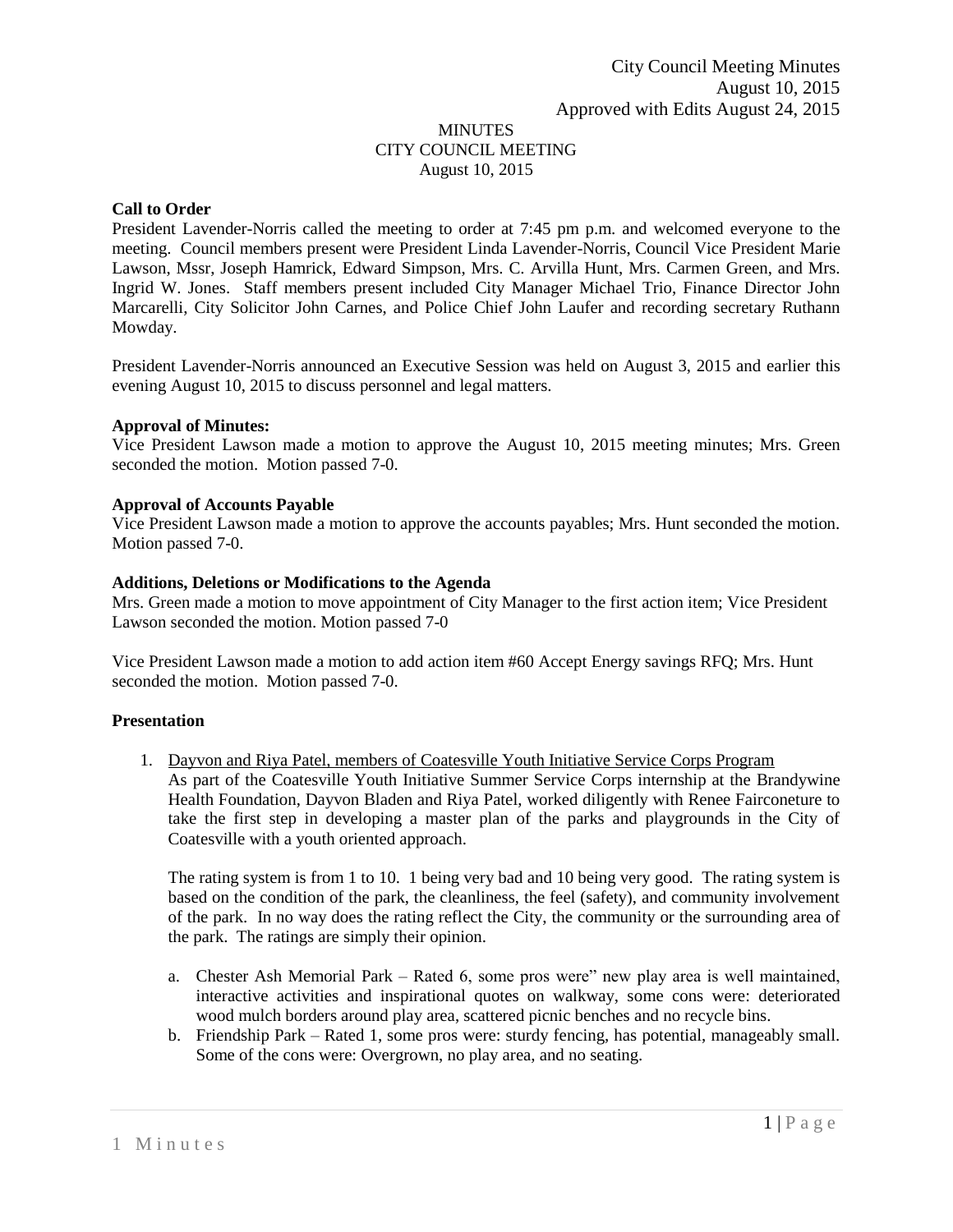- c. Paul Palmer Park Rated 8. Some pros were; Variety of play equipment, Gazebo, sense of safety and kid friendly. Some cons were; pool is closed, could be better maintained and dirty flooring material.
- d. Swing Park Rated 2. Some pros were: Basketball court, lots of open space and small neighborhood park. Some cons were: basketball pavement is uneven, only one swing, and not many lights.
- e. Valley View Rated 10. Some pros were: Beautiful, scenic, and well maintained. Some cons were: secluded and lack of signage,

## 2. Pam Baker, Barbacane, Thornton, to present the 2014 audited financial statements

The financial statements present fairly, in all material respects, the financial position of the Solid Waste Fund and Business type activities of the City of Coatesville, as of December 31, 2014, and the changes of the financial position and, where applicable cash flows thereof the year ended in accordance with accounting principles general y accepted in the United States of America.

The City is heavily dependent on local tax revenues, which include real estate taxes, earned income taxes, local service taxes, real estate transfer taxes, business privilege taxes, mechanical device taxes, and franchise fees. Local taxes and franchise fees compromised 73% (percent) of the governmental revenues in fiscal 2014.

The Reserve Trust fund balance as of December 31, 2014 was \$5,794,869. The net position at the end of the year for Solid Waste was \$267,602. The Pension Plan fiduciary net positions as percentages of the of the total pension liability for the non-uniformed pension fund is 96.26%; Police Pension Fund 79.16%; and the Firefighter Pension Fund is 65.90%.

There is a 50% decrease in their findings and recommendations. The items of the findings that are no longer applicable due to completion are as follows: City adopted an investment policy for its pension trust funds; implemented the process of requiring employees to change passwords quarterly; implemented the practice of having all department heads salaries authorized by City Council and recorded in City Council minutes and is used when any changes ae made for an employee, e.g. hiring, pay rate changes, and terminations; employee change of status reports updated to include Finance Director as a required signed along with the Department Head, Human Resources and the City Manager; System where the Finance Department, in collaboration with the Human Resources Department, tracks and approves all time off requests by the Department Heads

# 3. DeAnne Butcher - Playground Proposal

The Alpha Kappa Alpha Sorority's initiative provides healthy environments and improves the quality of life in underserved communities. The AKA 1908 Playground Project will ensure children have a safe and inviting place to play. The AKA Sorority's Acts of Green Program, they will promote environmental sustainability by encouraging recycling litter prevention and waste management through green efforts in local communities. The 1908 Playground project consists of: 1) Build a Planter; 2) Butterflies need playgrounds, Too: 3) Sponge Painting Simple Steps; 4) Paint/Decorate Trash Cans and 5) Erect an AKA 1908 Playground Memorial sign for the playground (optional).

#### **Citizens' Hearings –** *Regular Action Items Only* **(3 Minutes)** Paul Evans

Mr. Evans applauded City Council for appointing a new City Manager this evening.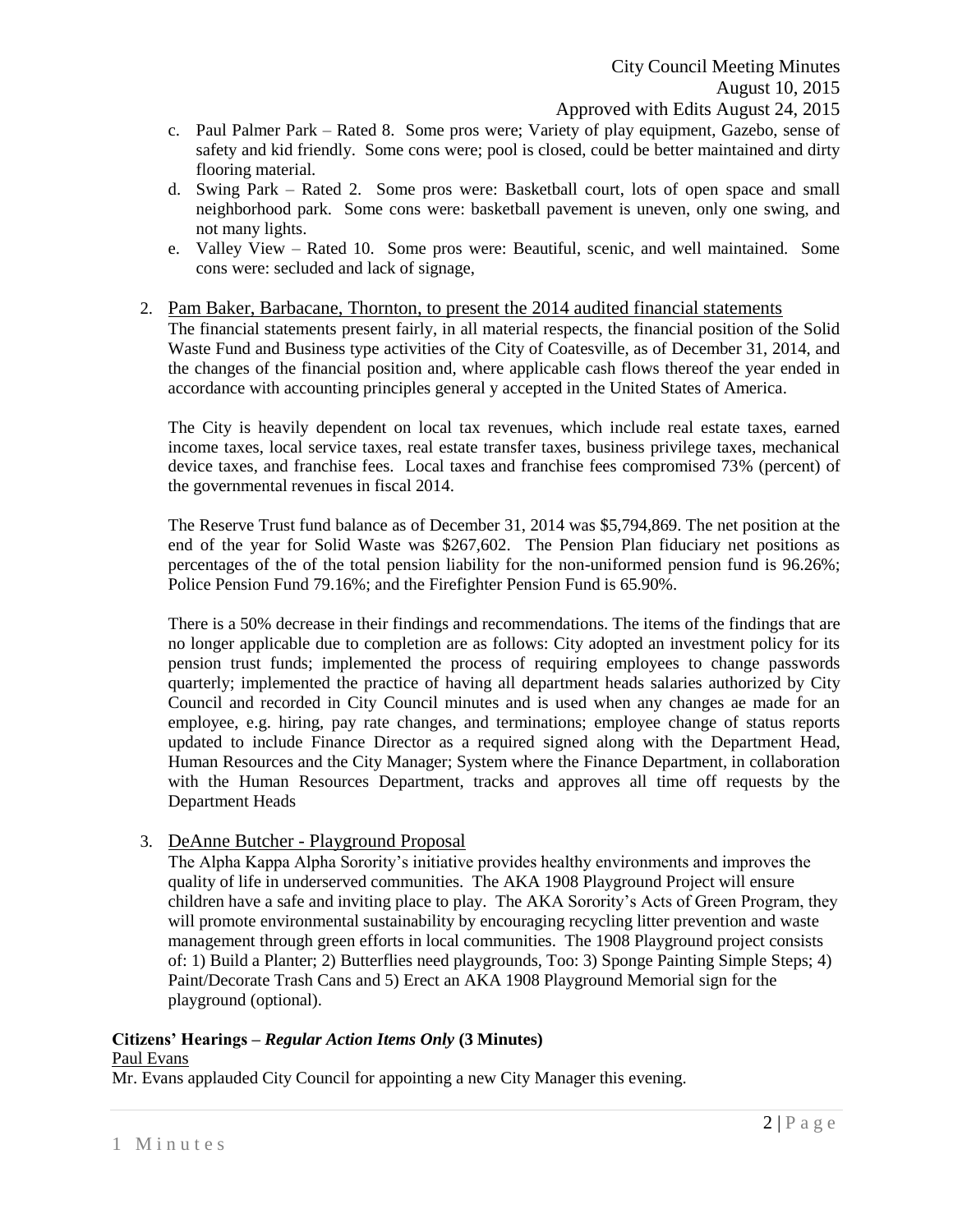Mr. Simpson made a motion to close citizens' hearings on regular action items only; Mrs. Hunt seconded the motion. Motion passed 7-0.

### **Discussion Item**

### 1. Discuss Yard signs

Vice President Lawson announced the Yard of the Week Initiative. The yard signs will be in this week. A sign will be placed in a yard within the Council person ward of their choosing.

2. Discuss Vaccine Clinic

The SPCA of Chester County on Sunday, August 30, 2015 from 10 am to 2 pm at City Hall will have a Free Vaccine Clinic. The first 300 animals will receive: free rabies and distemper (dogs) or FVRCP (cats). Available to all resident of Chester and Delaware Counties.

3. Discuss Trash/Recycling

All trash and recycling will be picked up in the same location. No trash cans other than the City of Coatesville issued cans will be picked up.

#### **Regular Action Items**

0. Receive and consider appointment of Michael Trion as City Manager

Mr. Simpson made a motion of Michael Trio as City Manager per the terms of the contract and salary of \$110,000 and card allowance; Mr. Hamrick seconded the motion. Motion passed 6-0-1. Mrs. Jones abstained from the vote. Mr. Carnes explained her abstention due to lack of information.

Mr. Trio was sworn in by the Honorable Judge Gregory Hines holding the bible.

Mr. Trio thanked City Council for placing their trust in him. He is looking forward to working in the City.

1. Receive and consider Charles Pinchback for the Parks and recreation Advisory Board for the term 2014-2017 and Charles Thoman to the Zoning Hearing Board as an alternate for the term 2015- 2017

Mr. Simpson made a motion to table the appointments until the next meeting; Mrs. Green seconded the motion. Motion tabled 7-0.

President Lavender-Norris announced no one will be appointed to a Board and Commission if they are not in attendance.

2. Receive and consider First Reading an Ordinance amending Chapter 108-1 "Fees" Subsection U. (9) for use of the Community Center to require minimum charge of \$200.00 for four hours of use (at \$50.00 per hour), \$75.00 for each additional hour of use, \$150 dollar security deposit, and a \$25 set up/clean up fee; additionally, a new section (1.1) is added imposing a penalty of \$25.00 for failure to pay in advance for any recreational use fee.

Mrs. Green made a motion to approve First Reading an Ordinance amending Chapter 108-1 "Fees" Subsection U. (9) for use of the Community Center to require minimum charge of \$200.00 for four hours of use (at \$50.00 per hour), \$75.00 for each additional hour of use, \$150 dollar refundable security deposit, and a \$25 application fee; additionally, a new section (1.1) is Vice President Lawson seconded the motion. Motion passed 7-0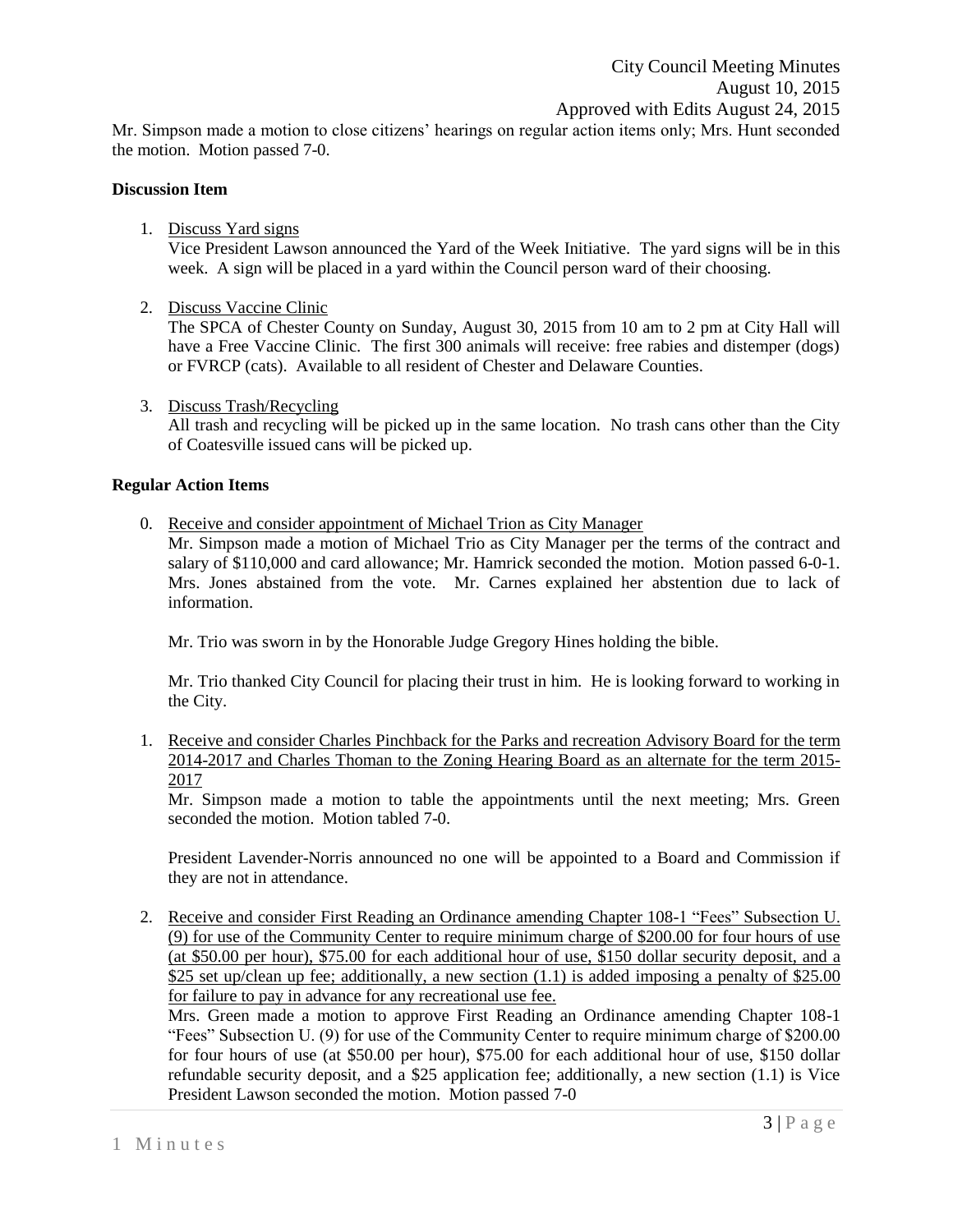3. Receive and consider award summaries from City Council

Vice President Lawson made a motion to approve award summaries for Certificate of Recognition, Certificate of Excellence and Proclamations from City Council; Mrs. Hunt seconded the motion. Motion passed 7-0.

4. Receive and consider Yerkes to review and inspect commercial plans and projects pending permanent replacement or outsource.

Vice President Lawson made a motion to approve Yerkes Associates to review commercial plans and projects for an interim period of 90 days; Mr. Simpson seconded the motion. Motion passed 7-0.

5. Receive and consider receipt of RFP for Energy Savings Vice President Lawson made a motion to acknowledge the receipt of the Energy Savings RFQ and move the appointment of the firm at the next meeting; Mr. Simpson seconded the motion. Motion passed 7-0.

### **Solicitors Report**

The City Solicitor has worked on various matters involving litigation and assisted the City in its interpretation of codes, rules and regulations.

### **City Manager's Report**

Mr. Trio thanked everyone. He looks forward to working in the City.

## **Citizens' Hearings –** *Non-Agenda Items Only* **(3 Minutes)**

#### John Robinson

Mr. Robinson announced The American Civil Liberties Union ACLU will be holding a meeting on "Know your rights" on August 27, 2015 sponsored by the concerned citizens. Mr. Robinson voiced his concerns regarding the Police Department and his grandson.

### David DeSimone

Mr. DeSimone welcomed Mr. Trio. He thanked the Police Department and Public Works for their contributions to the beautification of the City. Mr. DeSimone suggested starting a beautification committee.

*Mrs. Hunt excused herself from the meeting at 9:20 pm.* 

### Paul Evans

Mr. Evans voiced his concerns regarding the 4<sup>th</sup> amendment and the Police Department. He asked the City Council and Chief Laufer for cameras in the West End.

### Rev. Emerson Cottrell

Rev. Cottrell asked for permission to host a block party. President Lavender-Norris asked Rev. Cottrell to consider having the event in a Park. The City will not approve street closing unless a City sponsored event.

### Lisa Tomaski

Ms. Tomaski asked for a waiver of trash fees for 2008-2014 for a property she just purchased. The Finance Department directed her to City Council.